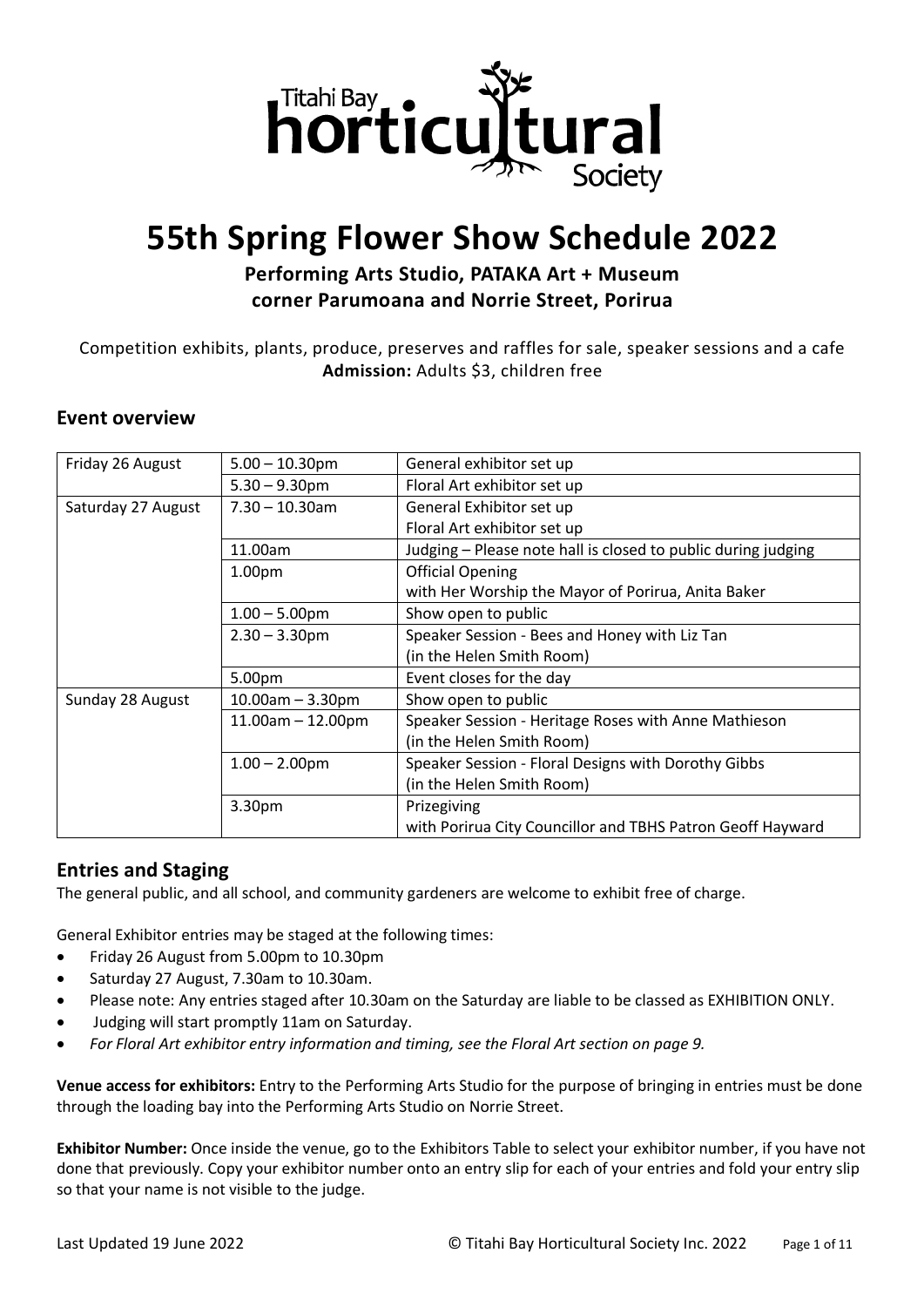## **Spring Flower Show Committee**

Gill Palmer (Show Convenor), Diana Kenny (Treasurer), Karen Blyde (Secretary), Margaret Seconi, Lorraine Arnold, Margaret Kuper, PK & Liz Tan, Janine Arcus and Deb Wallace

### **Sponsors**

Thanks to Palmers Garden Centre in Plimmerton, Leacroft Nursery in Pauatahanui, Twigland Gardeners World in Glenside, Bunnings Warehouse in Porirua, and to Clark & Co Realty for publicity.

### **Acknowledgements**

The committee wishes to thank our members, exhibitors, judges, donors of prizes, trophies and awards, and our many volunteers who carry out all of the tasks that make our show such a success.

For more information about the show contact Gill Palmer titahibayhorticulturalsociety@gmail.com

## **Titahi Bay Horticultural Society Show Rules**

- The judge's decision is final.
- The judge may withhold or modify an award if the exhibit is considered to be of insufficient merit or may make additional awards not specified on the schedule.
- Allocation of points: More than one entry can be made in any section. First place 3 points, second place 2 points, third place 1 point. Where an exhibitor gains more than one place in a class, only the points for the highest will be added to the total for points prizes. The Allan Newbold Cup and prize will be awarded to the exhibitor gaining most overall points.
- Trophies are to be held for one year only, and winners are welcome to have their names engraved at their own expense. Trophies are to be returned to the show convenor, Gill Palmer, by 1 August 2023.
- Certificates of Merit will be awarded for Best Exhibits in Cut Flower, Tree and Shrub, Fruit and Vegetable, Container Plants, Preserves, and Children's Floral Art Sections.
- Titahi Bay Horticultural Society vases only to be used.

## **Find us on Facebook: Titahi Bay Horticultural Society website: www.titahibayhorticulturalsociety.com**

## **Schedule Index**

- Daffodils page 3
- Junior Daffodils page 5
- Cut Flowers page 6
- Trees and Shrubs page 6
- Camellias page 7
- Fruit and Vegetables page 8
- Container Plants page 8
- Preserves page 9
- Floral Art page 10
- Children & Young People's Floral Art page 11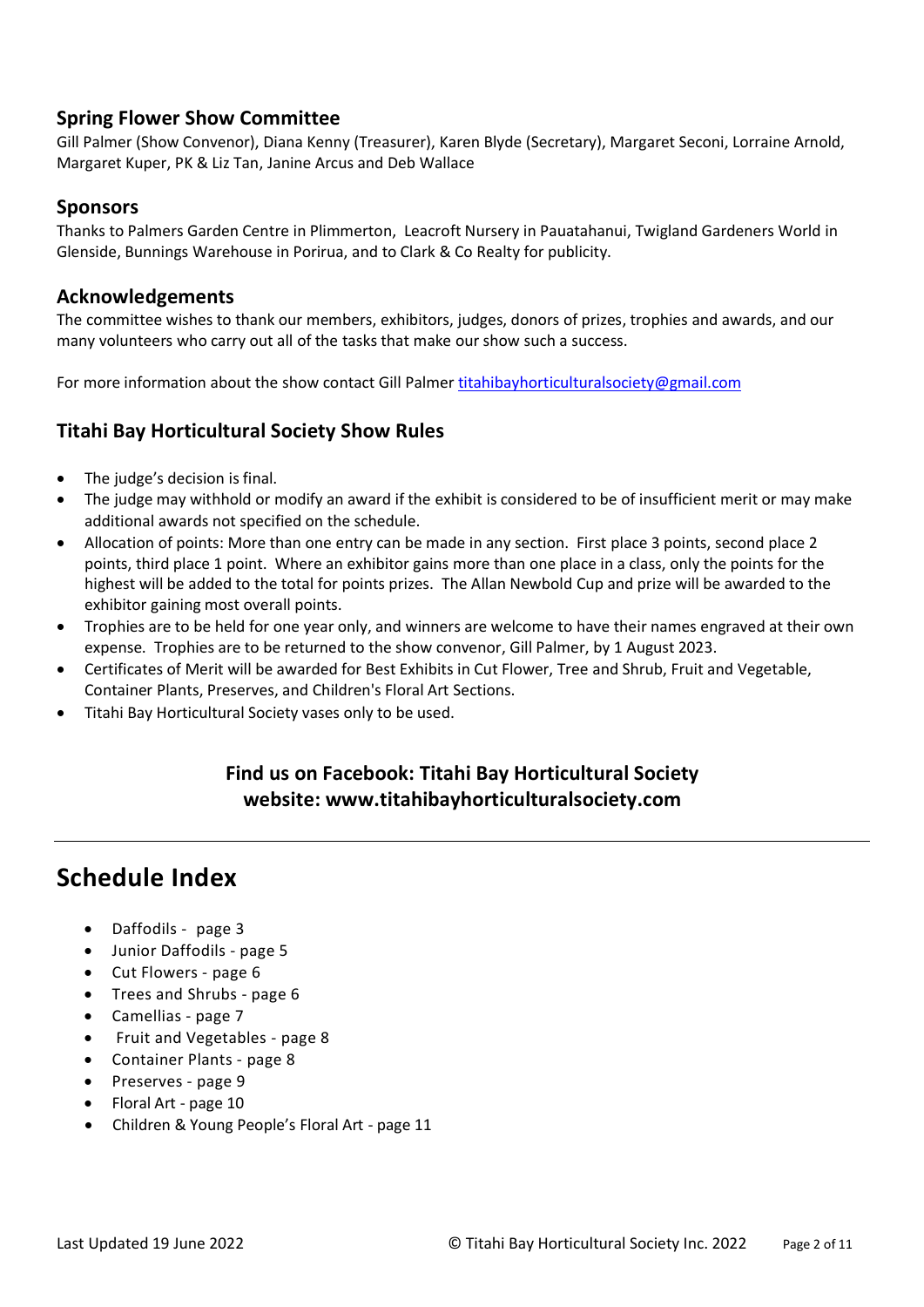# **Daffodil Section**

Exhibitors may enter more than once in each class. Please name flowers where possible.

## **Daffodil Classifications**

| <b>Division 1</b> | Trumpet         | <b>Division 7</b>  | Jonquilla              |
|-------------------|-----------------|--------------------|------------------------|
| <b>Division 2</b> | Large Cup       | <b>Division 8</b>  | Tazetta                |
| <b>Division 3</b> | Small Cup       | <b>Division 9</b>  | <b>Poeticus</b>        |
| <b>Division 4</b> | Double Division | <b>Division 10</b> | <b>Bulbocodium</b>     |
| <b>Division 5</b> | Triandrus       | <b>Division 11</b> | Split Corona           |
| <b>Division 6</b> | Cyclamineus     | <b>Division 12</b> | Other daffodil variety |
|                   |                 |                    |                        |

**Colour abbreviations:** W = white  $R = red$  Y = yellow  $Q = orange$  P = pink  $C = coloured$ 

## **Classification of Historic Daffodils**

Eligibility for each category to be determined from listings in the current (2008) International Daffodil Register and Classified List or any subsequent updates.

| <b>Heritage daffodils</b> | cultivars known prior to 1900, e.g. Rip van Winkle             |
|---------------------------|----------------------------------------------------------------|
| Vintage daffodils         | cultivars first recorded between 1900 and 1939, e.g. Erlicheer |
| <b>Classic daffodils</b>  | cultivars first recorded between 1940 and 1959, e.g. Crescendo |

## **Daffodil Definitions**

| <b>Trumpet daffodils</b>   | those where the cup (corona) is equal to or longer than the petals                                                                       |
|----------------------------|------------------------------------------------------------------------------------------------------------------------------------------|
| Large cup daffodils        | those where the cup is a third or more the length of the petals, but not equal to their length                                           |
| Small cup daffodils        | those where the cup is less than one third the length of the petals                                                                      |
| <b>Intermediates</b>       | those where the diameter of the flower (the length from the tip of one petal to the tip of its opposite<br>petal) is between 50 and 80mm |
| <b>Miniature daffodils</b> | those where the individual flowers are less than 50mm in diameter when the petals are spread out                                         |

## **Awards in the Daffodil Section**

The *ANZ Bank Cup* and *Titahi Bay Horticultural Society Blue Ribbon* and prize will be awarded to the Champion Bloom chosen from all the Premier Blooms in the Daffodil section.

A *Premier Bloom Certificate* may be awarded to the Premier Bloom/stem in each of the following divisions plus any other divisions currently recognised by the National Daffodil Society at the discretion of the judges: 1Y-Y, 1W-C , 1W-W, 2Y-Y, 2Y-O/R, 2W-O/R, 2W-Y, 2W-P, 2W-W, 3Y, 3W, Reverse bicolour, 4, plus any other divisions considered to be of significant merit.

A *Certificate of Merit* will be awarded for *Best Bloom* selected from each of the Amateur, Novice, Historic, and each group in Junior Daffodil Sections.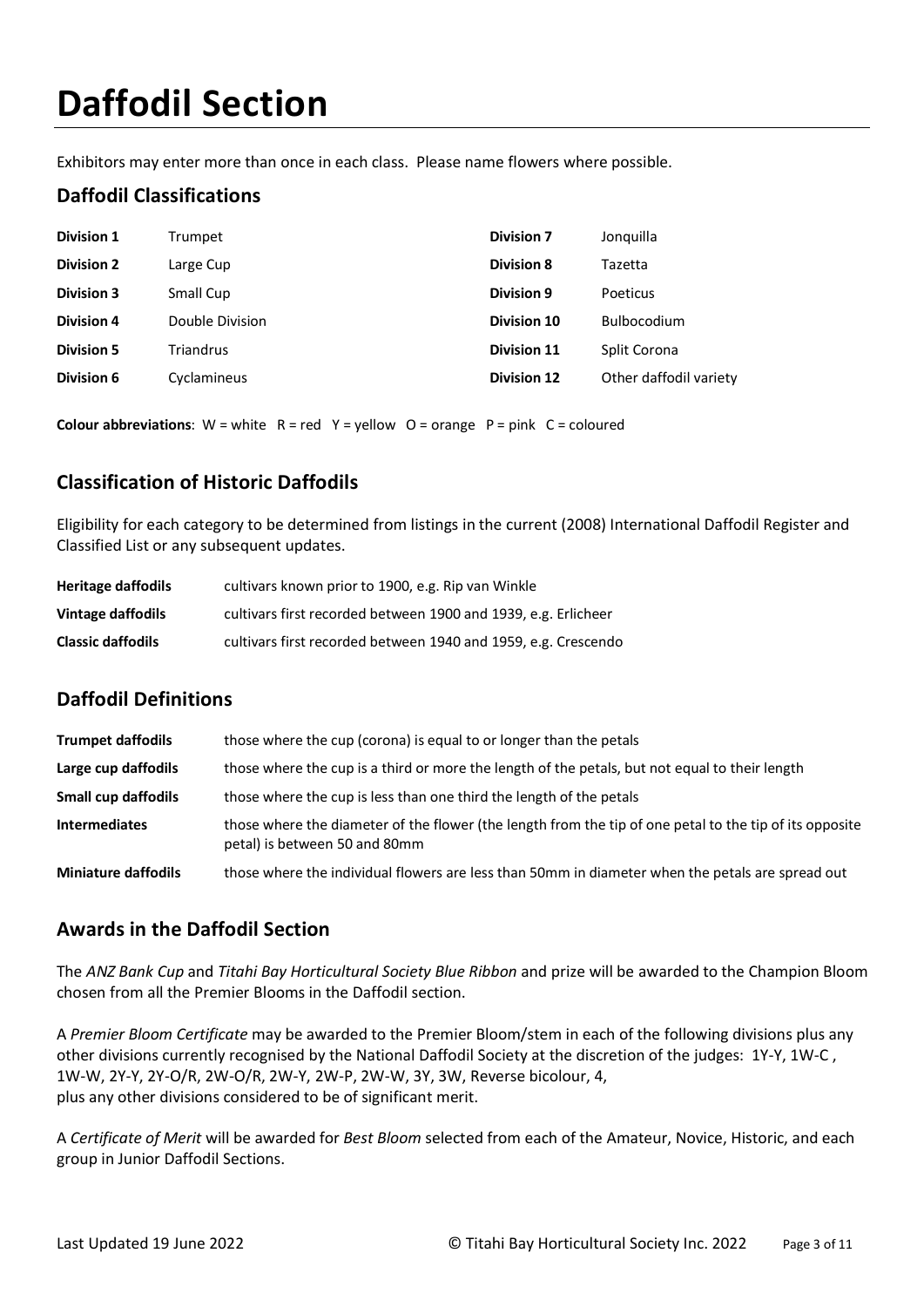## **National Daffodil Class**

Open to members of the National Daffodil Society only, 1<sup>st</sup> prize: Red Rosette, 2<sup>nd</sup> prize: Blue Rosette

**National Daffodil Class** 6 varieties distinct in 6 vases

## **David Adams Medal Class**

First prize: *David Adams medal*. Appropriate ribbons awarded to all place getters. The medal will not be awarded if the exhibit is considered to be of insufficient merit.

**David Adams Medal Class** 12 distinct cultivars, from at least 6 RHS Horticultural divisions, 12 vases, to be staged for visual effect

## **Open Daffodil Section**

A prize will be awarded to the exhibitor who gains the most points in the Open Daffodil section

- **1** 3 blooms Division 1 trumpet
- **2** 3 blooms Division 2 large cup
- **3** 3 blooms Division 3 small cup
- **4** 3 stems Division 4 double
- **5a** any 3 stems from divisions 5, 7, or 8
- **5b** any 3 blooms from division 6
- **5c** any 3 blooms from divisions 9 or 11
- **6** 1 bloom Division 1 trumpet
- **7** 1 bloom Division 2 large cup
- **8** 1 bloom Division 3 small cup

| <b>Class</b> | Each entry in one vase                          |
|--------------|-------------------------------------------------|
| 9            | 1 stem - Division 4 - double                    |
| 10           | 1 bloom - Division 6 - Cyclamineus              |
| 11           | 1 stem - Division 7 - Jonguilla                 |
| 12           | 1 stem - Division 8 - Tazetta                   |
| 13           | 1 stem daffodil from any division not otherwise |
|              | listed above                                    |
| 14           | 1 seedling daffodil raised by the exhibitor     |
| 15           | 3 blooms intermediate daffodil                  |
| 15a          | 1 bloom intermediate daffodil                   |
| 16           | 3 Stems of miniature daffodil                   |
| 16а          | 1 Stem of miniature daffodil                    |
|              |                                                 |

### **Amateur Daffodil Section**

Open to residents in the Wellington region only.

The *Titahi Bay Beautifying and Horticultural Society Cup* and prize will be awarded for the Best Bloom in the Amateur Daffodil section.

The *Plantwood Garden Centre Cup* and prize will be awarded to the exhibitor who gains most points in the Amateur Daffodil section.

#### **Class Each entry in one vase**

- **17** 3 blooms Division 1 trumpet
- **18** 3 blooms Division 2 large cup
- **19** 3 blooms Division 3 small cup
- **20** 3 stems Division 4 double
- **21** 3 stems Division 5, 7, or 8
- **21a** 3 stems of miniature daffodil
- **21b** 3 stems from any division not otherwise listed above

### **Class Each entry in one vase**

- **22** 1 bloom Division 1 trumpet
- **23** 1 bloom Division 2 large cup
- **24** 1 bloom Division 3 small cup
- **25** 1 stem Division 4 double
- **26** 1 bloom Division 6 Cyclamineus
- **27** 1 stem Division 5, 7, or 8
- **28** 1 stem Division 9, 11, or 12
- **29** 1 bloom intermediate daffodil
- **29a** 1 stem from any division not otherwise listed above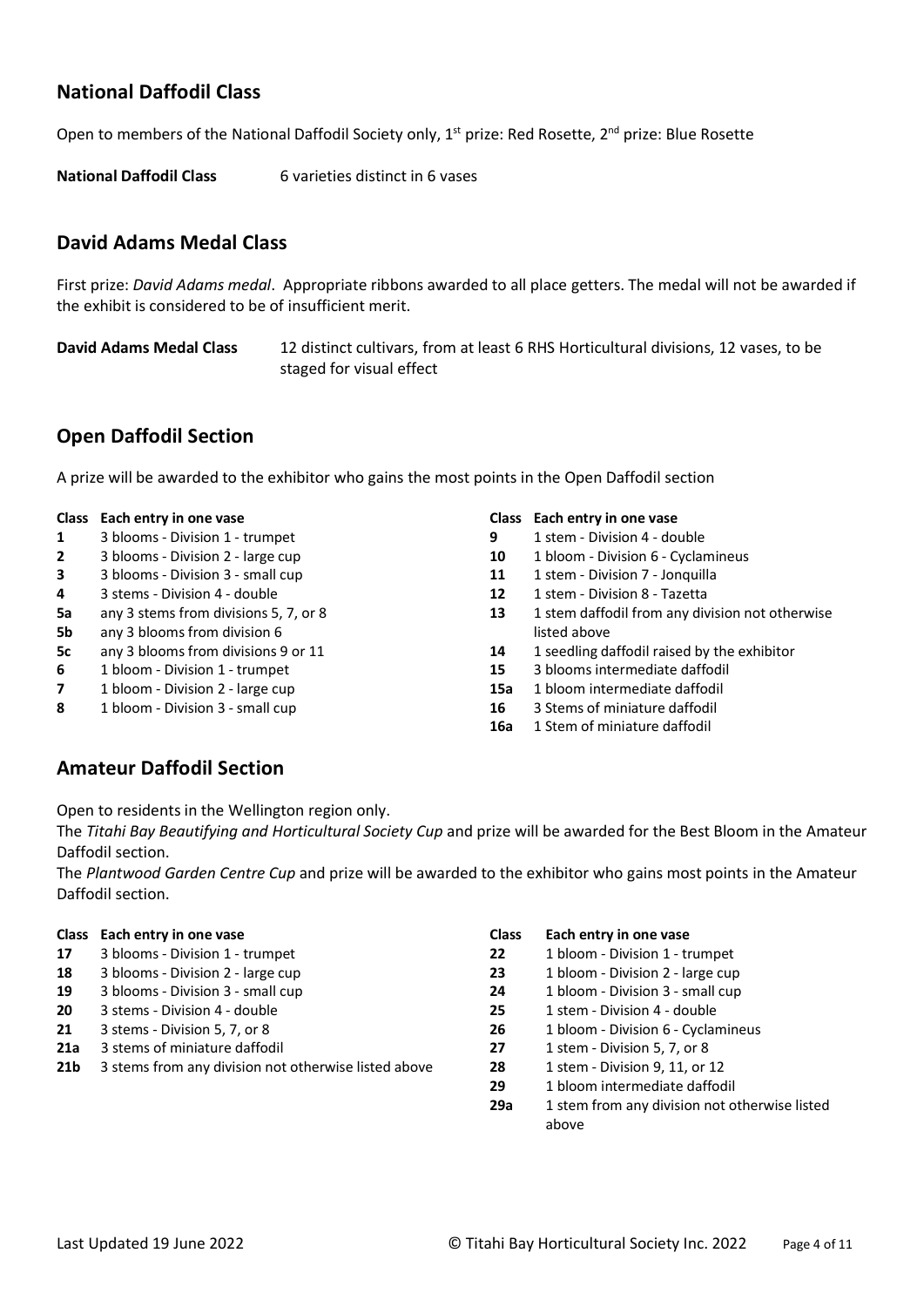## **Novice Daffodil Section**

A prize will be awarded for the Best Bloom in the Novice Daffodil section. A prize will be awarded to the exhibitor who gains most points in the Novice Daffodil section. *Don't be afraid to ask more senior exhibitors for assistance. Please read the Definitions section at the beginning of the Schedule. Previous winners are excluded and should enter the Amateur section.*

#### **Class Each entry in one vase**

- **30** 3 daffodil blooms staged in one vase
- **31** 1 bloom Division 1 trumpet
- **32** 1 bloom Division 2 large cup daffodil
- **33** 1 bloom Division 3 small cup daffodil
- **34** 1 stem Division 4 Double Daffodil
- **35** 1 stem of any multi-headed daffodil (Triandrus, Jonquilla or Tazetta)

#### **Class Each entry in one vase**

- **36** One bloom Cyclamineus, Poeticus or Split Corona
- **37** 1 stem miniature daffodil
- **37a** 1 stem not otherwise enumerated, that is, any daffodil not fitting any of the other novice class

## **Historic Daffodil Section (open to all exhibitors)**

A prize will be awarded for the Best Bloom in the Historic Daffodil section. A prize will be awarded to the exhibitor who gains most points in the Historic Daffodil section.

#### **Class Each entry in one vase**

- **38** 1 stem heritage daffodil cultivars known prior to 1900, named if possible
- **39** 1 stem vintage daffodil cultivars first recorded between 1900 and 1939, named if possible
- **40** 1 stem classic daffodil cultivars first recorded between 1940 and 1959, named if possible

### **Junior Daffodil Section**

A prize will be awarded for the Best Bloom in each group in the Junior Daffodil section.

#### **Secondary students' classes**

**Class**

- **50** 3 stems of daffodils staged in one vase
- **51** 1 stem of daffodil, yellow petals
- **52** 1 stem of daffodil, white petals
- **53** 1 stem of any multi-headed daffodil (more than one flower on the stem)

### **Primary and Intermediate pupils' classes**

- **54** 3 stems of daffodils staged in one vase
- **55** 1 stem of daffodil, yellow petals
- **56** 1 stem of daffodil, white petals
- **57** 1 stem of any multi-headed daffodil (more than one flower on the stem)

#### **Pre-school children's classes**

- **58** 3 stems of daffodils staged in one vase
- **59** 1 stem of daffodil, yellow petals
- **60** 1 stem of daffodil, white petals
- **61** 1 stem of any multi-headed daffodil (more than one flower on the stem)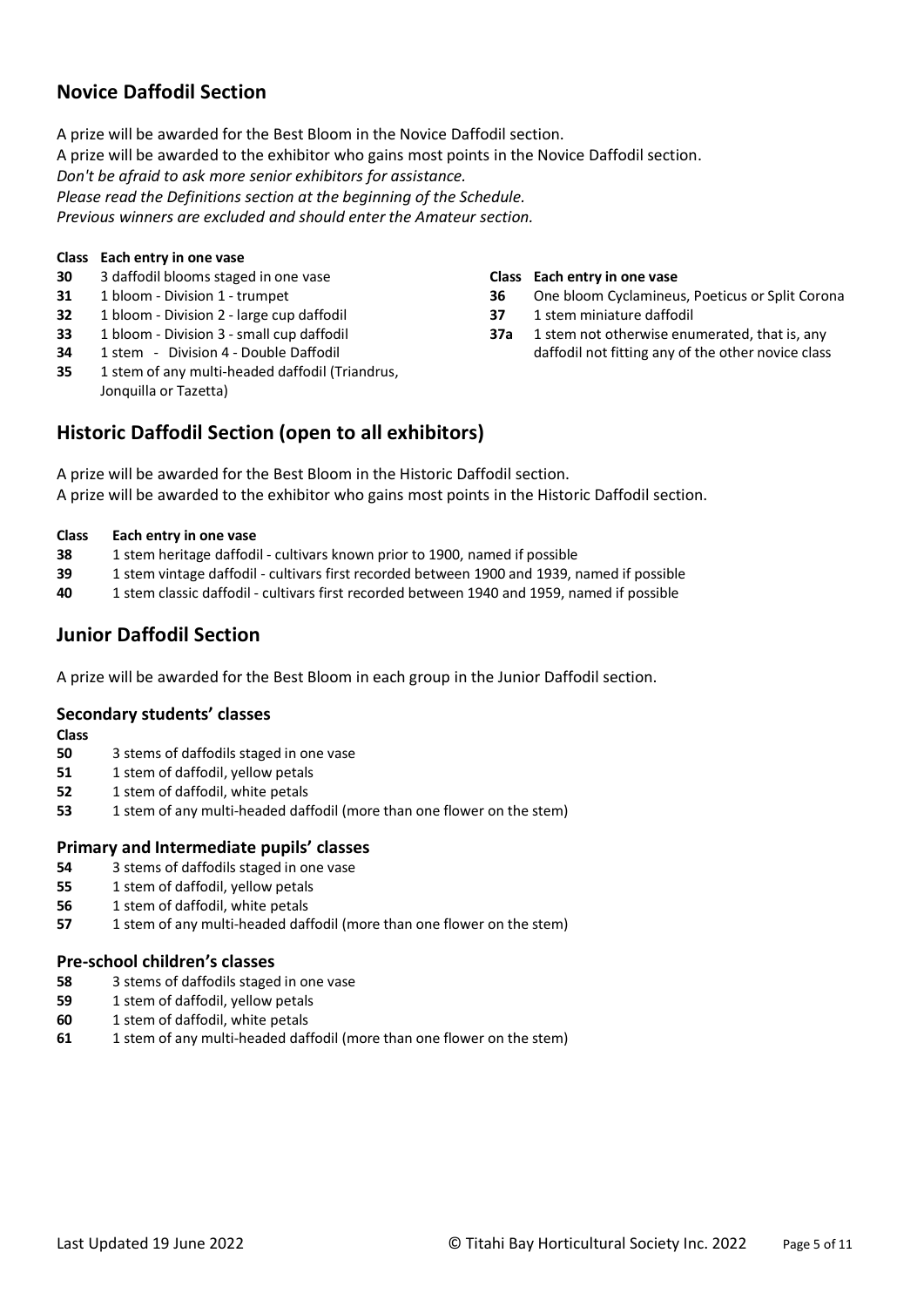# **Cut Flower Section**

The *Porirua Horticultural Society Cup* and prize will be awarded for the Best Exhibit in the Cut Flower section. A prize will be awarded to the exhibitor who gains most points in the Cut Flower section.

A prize will be awarded for the Best Collection in Cut Flower section.

The *Anne May Memorial Cup* and prize will be awarded for the Best Vase of Polyanthus or Primroses.

| <b>Class</b> | Each entry in one vase                           | <b>Class</b> | Each entry in one vase                               |
|--------------|--------------------------------------------------|--------------|------------------------------------------------------|
| 86           | Arum lily (Zantedeschia), 1 stem                 | 100          | Polyanthus or Primroses, double, up to 6 stems       |
| 87           | Anemones, double or single, up to 3 stems        | 101          | Ranunculi, double or single, up to 3 blooms          |
| 88           | Freesias, double or single, up to 3 stems        | 103          | Tulips, up to 3 blooms                               |
| 90           | Helleborus, up to 3 stems                        | 104          | Violets, any cultivar, up to 9 stems                 |
| 92           | Hyacinth, (not Muscari see class 98 below) up to | 105          | Any flower (excluding shrubs), not otherwise         |
|              | 3 stems                                          |              | enumerated, 6 stems or less, named                   |
| 93           | Iceland Poppies, up to 3 stems                   | 106          | Collection of 6 kinds of flowers, 6 stems or less of |
| 94           | Iris, Dutch, up to 3 stems                       |              | each, named, in 6 vases                              |
| 95           | Iris, other than Dutch, up to 3 stems            |              | (In class 106 one entry per exhibitor)               |
| 96           | Lachenalias, up to 3 stems of a kind             | 106a         | Three stems of different foliage (not shrubs         |
| 97           | Pansies, up to 3 blooms (own saucer, please)     |              | or trees) judged for quality and effect.             |
| 98           | Muscari (grape hyacinth), up to 6 stems          |              | (In class 106a one entry per exhibitor)              |
| 99           | Polyanthus or Primroses, single, up to 6 stems   |              |                                                      |

## **Trees and Shrubs Section**

The *Whitford J Brown Cup* and prize will be awarded for the Best Exhibit in the Trees and Shrubs section. The *Twigland Gardeners World* voucher will be awarded to the exhibitor gaining most points in the Trees and Shrubs Section

A prize will be awarded for the Best Collection in the Trees and Shrubs section

| <b>Class</b> |  | Each entry in one vase |  |  |  |
|--------------|--|------------------------|--|--|--|
|--------------|--|------------------------|--|--|--|

- **107** 1 spray Azalea
- **108** 1 spray Coleonema
- **109** 1 spray Boronia
- 110 1 spray Clianthus **111** 1 spray Daphne
- 113 1 spray Hebe
- 
- 114 1 spray Leptospermum (Manuka) **115** 1 spray or stem Viburnum
- **116** 1 stem Kowhai
- **117** 1 stem Magnolia
- **118** 1 stem Protea
- **119** 1 truss Rhododendron

- **120** 1 truss Rhododendron species, **named**, excluding Azalea
- **121** 1 kind of Australian flowering shrub, **named**, not otherwise listed
- **122** 1 kind of South African flowering shrub, **named**, excluding Protea
- **123** 1 kind of flowering tree or shrub, **named**, not otherwise listed
- **124** 1 stem of flowering climber, **named**
- **125** Collection of 6 different kinds of trees and/or shrubs in flower, not more than 2 of any one genus, 1 spray or stem of each, named, in 6 vases. (In class 125 one entry per exhibitor)
- **125a** Three stems of NZ native trees and/or shrub foliage, named, in 3 vases. (In class 125a one entry per exhibitor)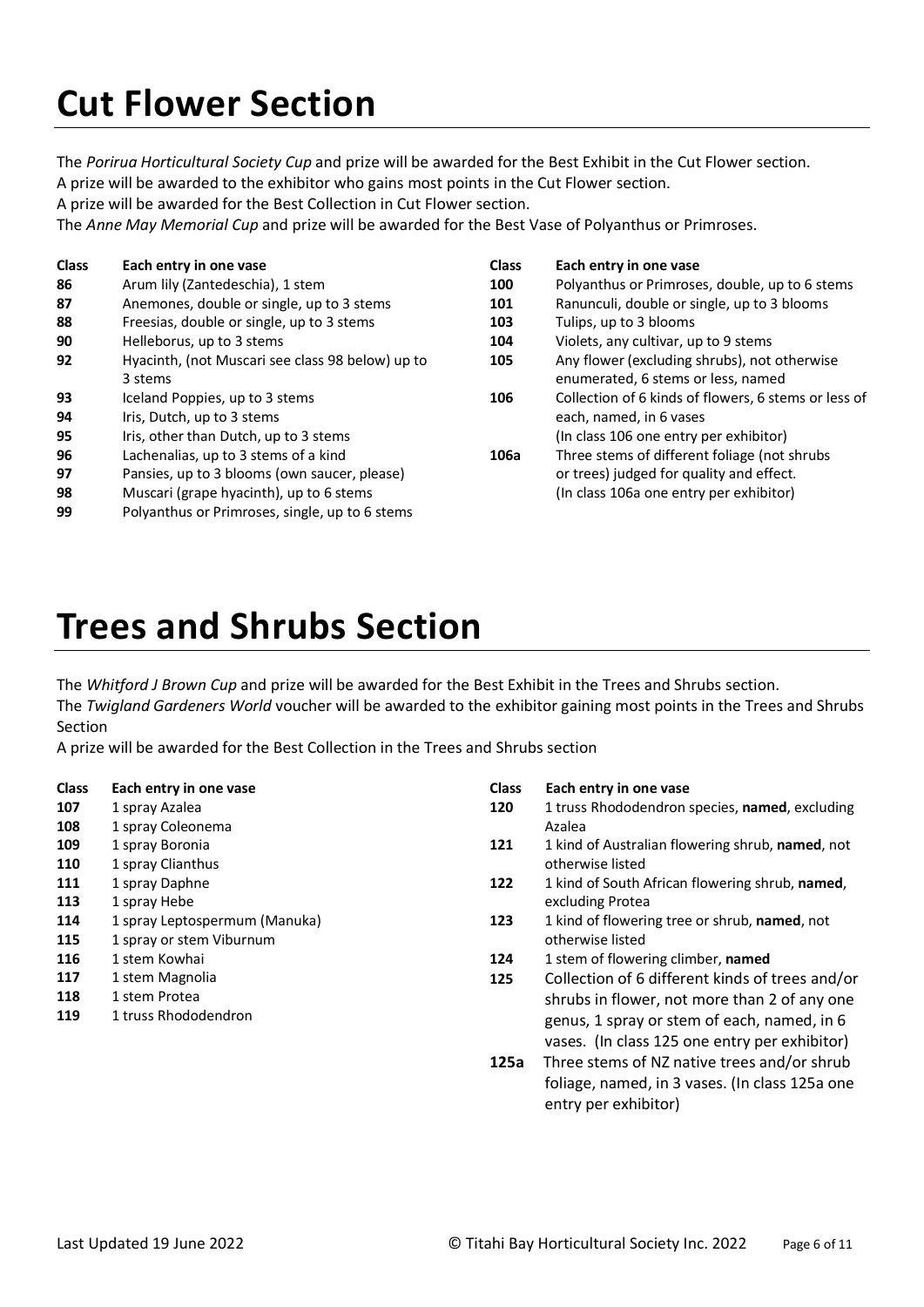## **Camellia Section**

The *Alex O*'*Hara Trophy* and *Titahi Bay Horticultural Society Blue Ribbon* and prize will be awarded to the Champion Bloom in the Camellia section.

A certificate will be awarded to the Premier Bloom from each division: Japonica, Reticulata (or Reticulata hybrid), Hybrid (other than Reticulata), Miniature or Small.

A prize will be awarded for most points in the Camellia section.

- Each exhibit to be on its own stem with at least one leaf, (preferably two).
- Exhibits to be **named** if possible.
- Please use the containers provided on the Camellia table.

#### **Class**

- **126** Camellia japonica, 1 bloom
- **127** Camellia japonica, 3 blooms, one cultivar
- **128** Camellia japonica, 3 blooms, different cultivars
- **129** Camellia reticulata, or reticulata hybrid, 1 bloom
- **130** Camellia reticulata, or reticulata hybrid, 3 blooms, one cultivar
- **131** Camellia reticulata, or reticulata hybrid, 3 blooms, different cultivars
- **132** Camellia hybrid other than reticulata, 1 bloom

**Class**

- **133** Camellia hybrid other than reticulata, 3 blooms, one cultivar
- **134** Camellia hybrid other than reticulata, 3 blooms different cultivars
- **135** Camellia miniature or small (under 8.5cm), any species or cultivar, 1 bloom
- **136** Camellia miniature or small (under 8.5cm), any species or cultivar, 3 blooms
- **137** Camellia white, any cultivar, 1 bloom
- **138** Any Camellia species, cultivar, or hybrid, 3 different blooms

## **Novice Camellia Section**

A prize will be awarded to the exhibitor gaining most points in the Novice Camellia section. *Previous winners are excluded and should enter the above section.*

#### **Class**

- **140** Camellia white, any cultivar, 1 bloom
- **141** Camellia pink, any cultivar, 1 bloom
- **142** Camellia red, any cultivar, 1 bloom
- **143** Camellia variegated, any cultivar, 1 bloom
- **144** Camellia miniature or small (under 8.5cm), 1 bloom
- **145** Camellia 3 blooms any size, colour, or cultivar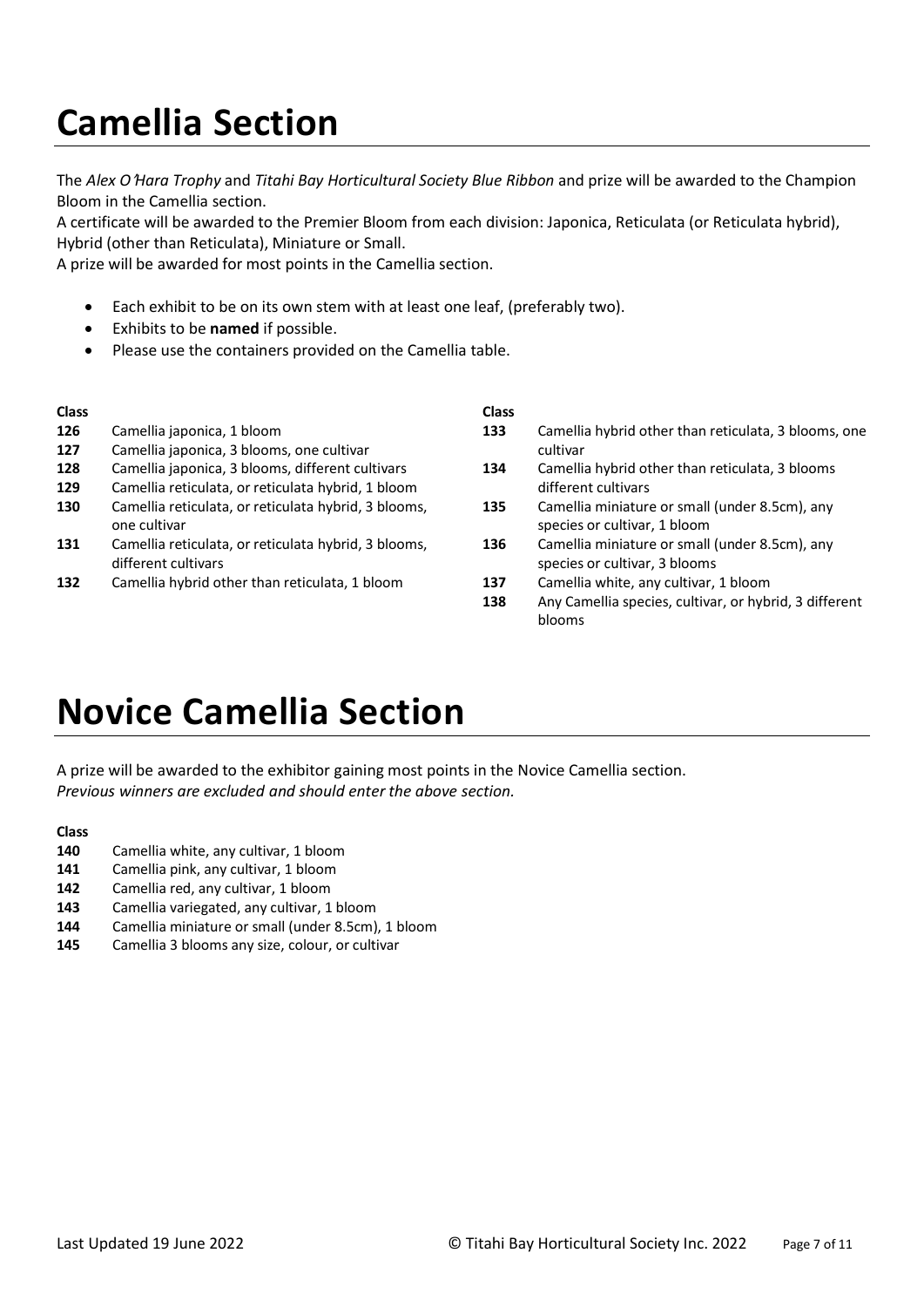# **Fruit and Vegetables Section**

The *Stacey Byron Trophy* and prize will be awarded for the Best Exhibit in the Fruit and Vegetables section. A prize will be awarded to the exhibitor gaining most points in the Fruit and Vegetables section. A prize will be awarded for the Best Exhibit in the school garden class and the community garden class.

### **Class**

- Cabbage, cauliflower, broccoli 1 head of any
- Carrots, parsnips, or other root vegetable, up to 3 roots of any
- Pumpkin or Cucurbit, 1 fruit
- Silver beet or Chard, 1 head
- Any vegetable, not otherwise listed, **named**

#### **Class**

- Collection of culinary herbs, **named**, 6 kinds or less
- Any citrus, up to 3
- Rhubarb, up to 3 stalks
- Any fruit, not otherwise listed, **named**
- Any fruit, vegetable, or herbs grown in a school garden, **named**
- Any fruit, vegetable, or herbs grown in a community garden, **named**

## **Container Plants Section**

The *Winstone Ltd Trophy* and prize will be awarded for the Best Exhibit in the Container Plants section. A prize will be awarded to the exhibitor gaining most points in the Container Plants section.

### **Class**

- Container of Cyclamen in flower
- Container of Iris in flower
- Container of Orchid, Cymbidium
- Container of Orchid, other than Cymbidium
- Container of Fern
- Container plant other than fern, to be judged on Foliage effect
- Container of daffodils in flower
- Container of bulbs or corms in flower, other than daffodils
- Container of Succulent plant or Succulent plants
- Container of any Tree or Shrub in bloom
- Container of bedding plants in bloom, (own choice), must have been grown in container for at least two months
- Container planting not otherwise listed, **named**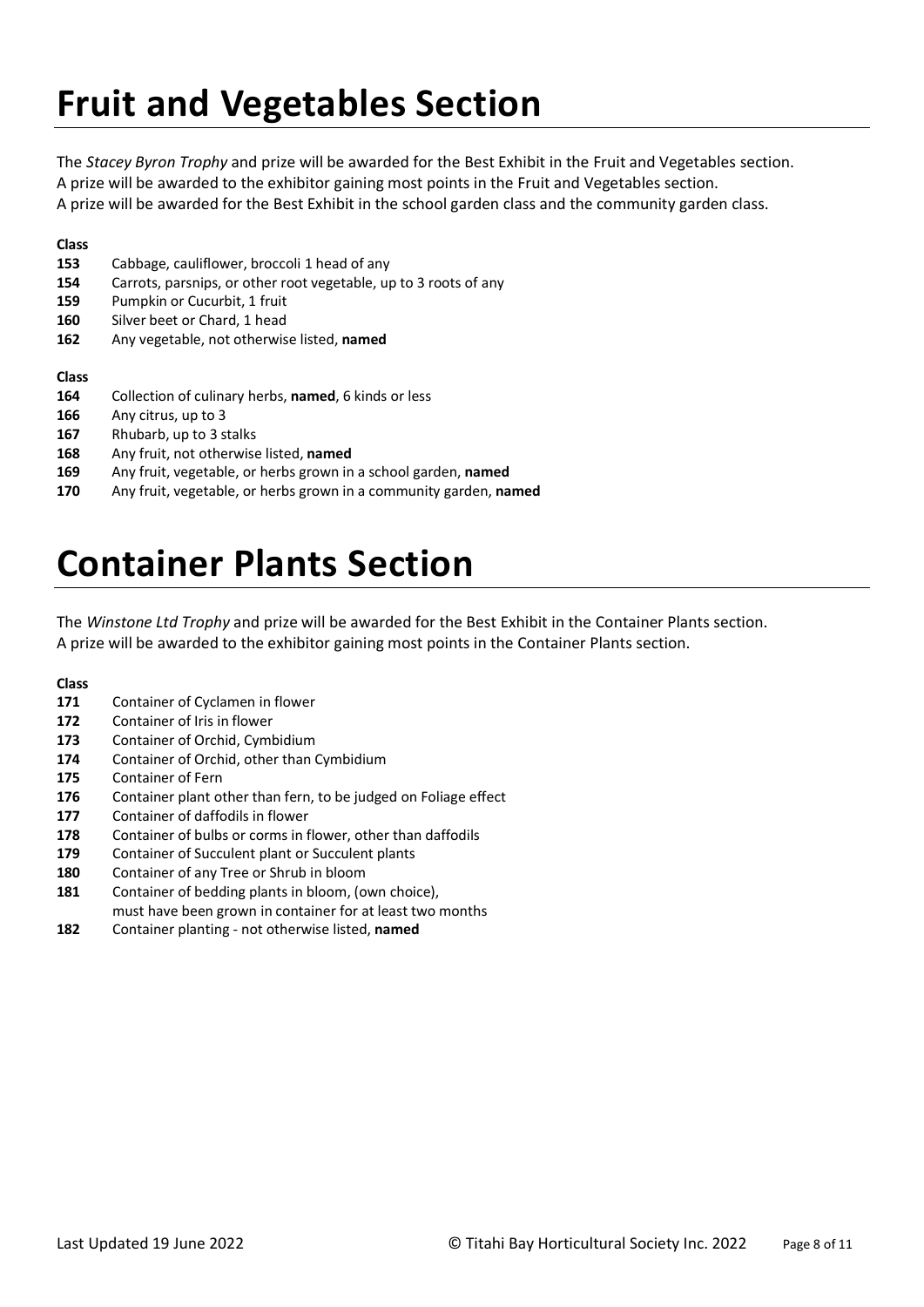## **Preserves Section**

Each exhibited preserve must include a small sample for tasting in a small plastic or glass container with an easily removable lid**.**

You may like to bring a recipe to share, and extra jars of preserves for sale.

A prize will be awarded to the Best Exhibit over all in the Preserves section.

**Class**

- **200** A jar of Jam or Jelly, **named**
- **201** A jar of Marmalade, **named**
- **202** A jar of Pickled Vegetables, **named**
- **203** A jar of Relish, or Chutney, **named**
- **204** A jar/bottle of Sauce, **named** such as Mint sauce, tomato sauce, pesto or similar
- **205** A jar of Lemon Honey
- **206** A jar of any Preserves, **named**, made by a school student
- **207** A jar of preserved vegetables not otherwise listed, **named**
- **208** A jar of preserved fruit not otherwise listed, **named**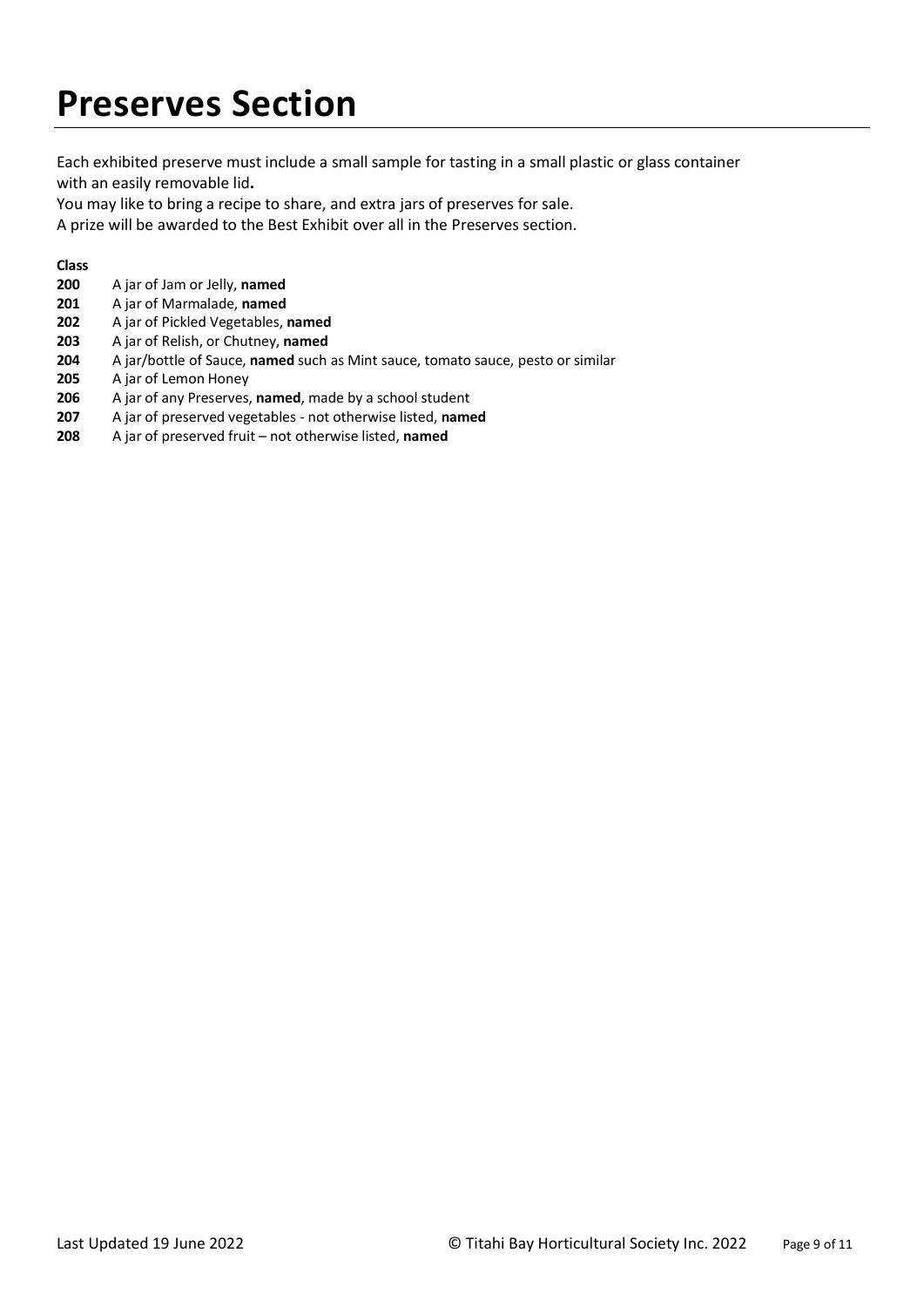# **Floral Art Section**

## **Information for Exhibitors**

The members of the Whitby Floral Club and the general public are invited to exhibit. There is no charge to exhibit. Only one entry per person is permitted.

**All Floral Art entries are to be notified** before 8pm on Thursday 25 August, to Julie Burgess 236 6349 or by email oburgess@slingshot.co.nz No late entries will be accepted in the Floral Art Section.

Entries must be staged on Friday August 26 from 5.30pm to 9.30pm or on Saturday 27 August from 7.30am – 10.30am. Entry to the Performing Art Studio at these times is only permitted through the loading bay into the Performing Arts Studio on Norrie Street.

## **Open Section**

**The Frances Brown Trophy, Titahi Bay Horticultural Society's Floral Art Ribbon** and prize will be awarded to the best exhibit in the Open Floral Art Section.

## **Title "Kiwiana"**

A design using a variety of native plants, and also a NZ Kiwiana object. Any part of a native plant is accepted and manipulation of leaves is allowed. Woven flowers made from flax can be included. The design should occupy no more than a 600mm space.

## **Floral Design Section**

**The Olive Mclean Trophy** and prize is awarded to the best exhibit in the Floral Design Section.

### **Title "Glamorous Evening Shoe"**

An arrangement of flowers and foliage in an evening shoe.